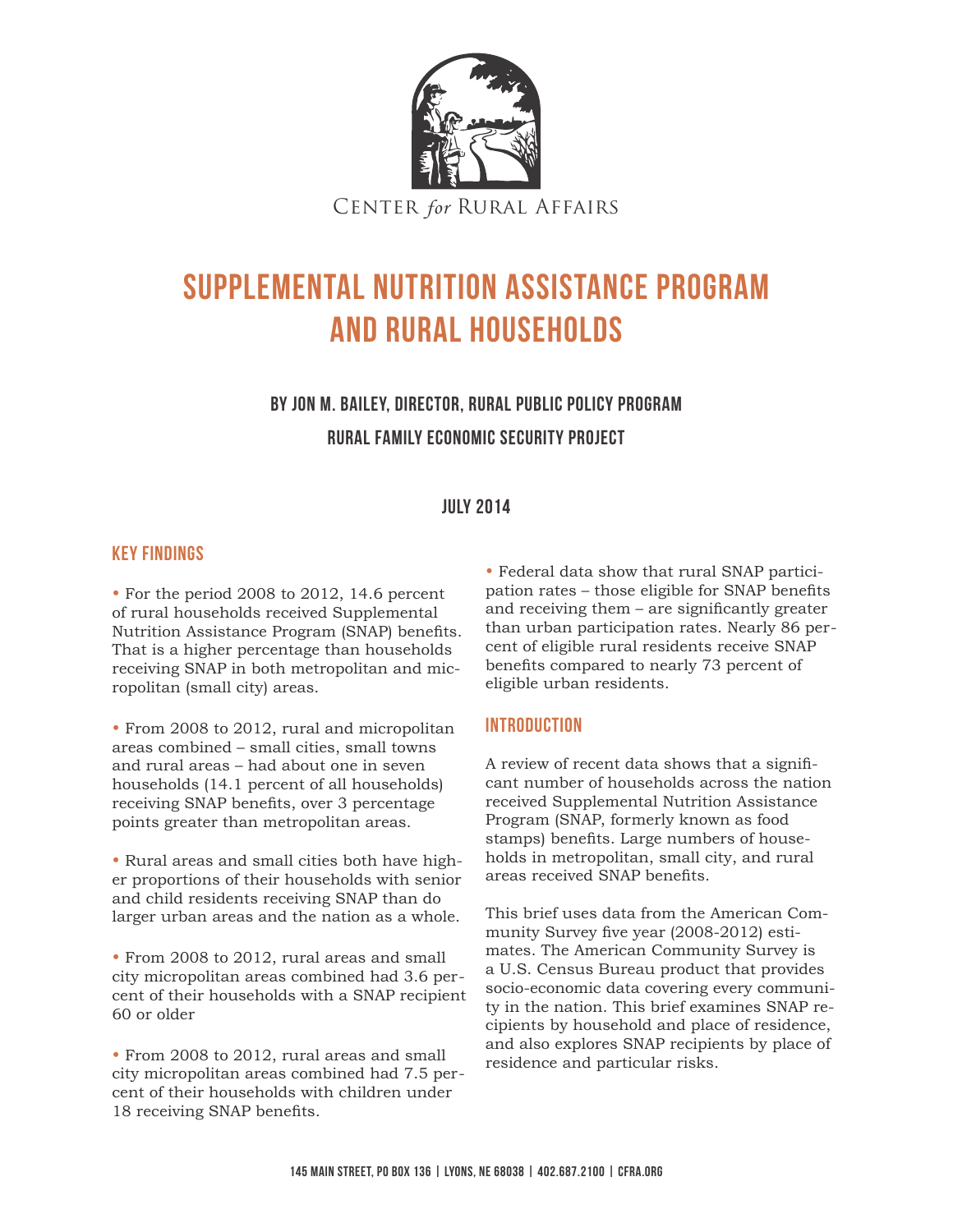#### SNAP Receipt by Place of Residence

The table and chart below show data estimates for SNAP household receipt by place of residence from 2008 to 2012. Data is broken down for three place of residence types: metropolitan, micropolitan, and rural.<sup>1</sup>

The smallest population areas have the largest estimated number of households receiving SNAP benefits. Rural and micropolitan areas combined – small cities, small towns, and rural areas – have about one in seven households (14.1 percent of all households) receiving SNAP benefits, over 3 percentage points greater than metropolitan areas.

### SNAP Recipients in Households with Seniors and Children

Senior citizens and children are among those most at risk of food insecurity.2 Therefore, it is likely that households that receive SNAP benefits – no matter their location – will contain a significant number of households with seniors and children. This brief examines the data for households with at least one member at least 60 years old and households with children under 18 that receive SNAP benefits. The table and chart below show data estimates for SNAP recipient households with seniors and children by place of residence for the 2008 – 2012 period.

### Who Receives SNAP? Number of Households by Residence Type

| <b>PLACE OF RESIDENCE</b> | <b>TOTAL HOUSEHOLDS</b> | <b>HOUSEHOLDS RECEIVING</b><br><b>SNAP</b> | <b>PCT. OF ALL HOUSEHOLDS</b><br><b>RECEIVING SNAP</b> |
|---------------------------|-------------------------|--------------------------------------------|--------------------------------------------------------|
| <b>United States</b>      | 115,226,802             | 13,180,710                                 | $11.4\%$                                               |
| Metropolitan              | 95,789,365              | 10,432,786                                 | $10.9\%$                                               |
| Micropolitan              | 11,847,353              | 1,637,843                                  | 13.8%                                                  |
| Rural                     | 7,590,084               | 1,110,081                                  | 14.6%                                                  |



**Metropolitan:** Any county designated as part of a Metropolitan Statistical Area (MSA) based on the 2010 Census. Each MSA must have at least one urbanized area of 50,000 or more inhabitants. **Micropolitan:** Counties based around a core city or town with a population of 10,000 to 49,999. A micropolitan area may consist of more than one county depending upon economic, social and cultural connections. **Rural:** Counties with a population center of less than 10,000 inhabitants and not included in either a metropolitan or micropolitan area.

2 Huang, J., Guo, B., Kim, Y.2009. "Food Insecurity and Disability: Do Economic Resources Matter?" St. Louis, MO: Center for Social Development, George Warren Brown School of Social Work, Washington University; Zilak, J., Gunderson, C., Heist, M. 2008. "The Causes, Consequences, and Future of Senior Hunger in America." Alexandria, VA: Meals on Wheels Association of America.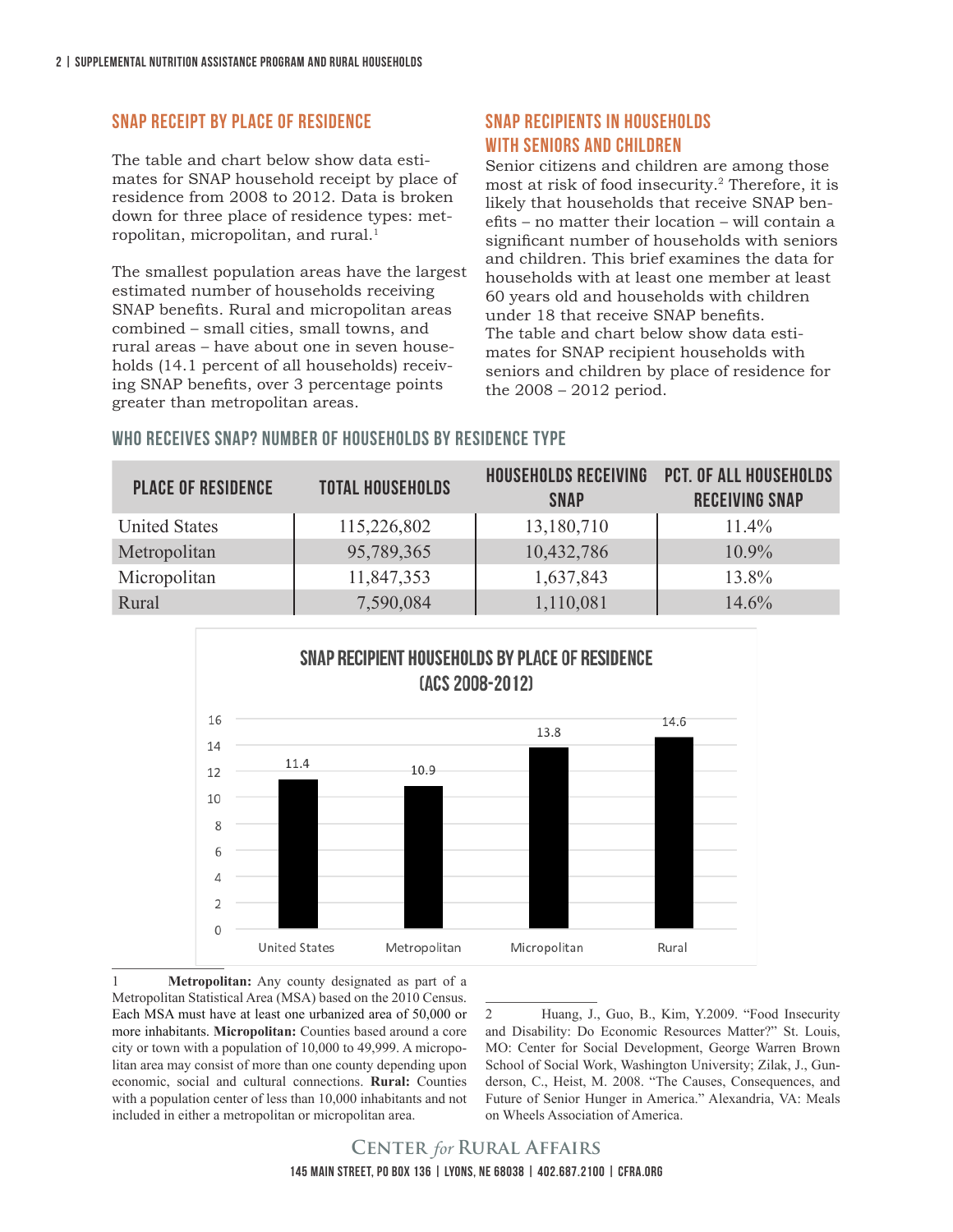| <b>PLACE OF</b><br><b>RESIDENCE</b> | <b>TOTAL</b><br><b>HOUSEHOLDS</b> | <b>HOUSEHOLDS</b><br><b>RECEIVING</b><br><b>SNAP</b> | <b>SNAP</b><br><b>HOUSEHOLDS</b><br><b>WITH AT</b><br><b>LEAST ONE</b><br><b>RESIDENT 60</b> | <b>PCT. ALL</b><br><b>HOUSEHOLDS</b> | <b>SNAP</b><br><b>HOUSEHOLDS</b><br><b>WITH</b><br><b>CHILDREN</b><br><b>UNDER 18</b> | <b>PCT. ALL</b><br><b>HOUSEHOLDS</b> |
|-------------------------------------|-----------------------------------|------------------------------------------------------|----------------------------------------------------------------------------------------------|--------------------------------------|---------------------------------------------------------------------------------------|--------------------------------------|
| <b>United States</b>                | 115,226,802                       | 13,180,710                                           | 3,351,607                                                                                    | $2.9\%$                              | 7,400,263                                                                             | 6.4%                                 |
| Metropolitan                        | 95,789,365                        | 10,432,786                                           | 2,649,344                                                                                    | 2.8%                                 | 5,941,400                                                                             | 6.2%                                 |
| Micropolitan                        | 11,847,353                        | 1,637,843                                            | 398,135                                                                                      | 3.4%                                 | 889,709                                                                               | 7.5%                                 |
| Rural                               | 7,590,084                         | 1,110,081                                            | 304,128                                                                                      | 4.0%                                 | 569,154                                                                               | 7.5%                                 |

#### What about Children and Seniors? Number of Households by Residence Type



Rural areas and small cities both have higher proportions of their households with senior and child residents receiving SNAP than do larger urban areas and the nation as a whole. Combined, rural areas and small city micropolitan areas have 3.6 percent of their households with a SNAP recipient 60 or older and 7.5 percent of their households with children under 18 receiving SNAP benefits.

#### SNAP Participation Rates

These SNAP recipient data correspond with recent SNAP participation rate data. The most recent federal data on SNAP participation rates – those eligible for SNAP benefits actually receiving SNAP benefits – show that rural participation rates are significantly greater than urban participation rates. Nearly 86 percent of eligible rural residents receive SNAP benefits

compared to nearly 73 percent of eligible urban residents.<sup>3</sup>

That participation gap is also growing. In 1997 and earlier, urban food stamp participation rates were higher than rural food stamp participation rates. In the earlier 2000s, rural participation rates were less than 5 percentage points higher than urban participation rates.4

Numerous reasons for this growing rural-urban participation gap have been offered. Average SNAP benefits in urban areas have been consistently higher than in rural areas, so that

<sup>3</sup> Eslami, E., Leftin, J., and Strayer, M. 2012*. Supplemental Nutrition Assistance Program Participation Rates: Fiscal Year 2010*. Washington, DC: United States Department of Agriculture.

<sup>4</sup> Mills, G. "Urban-Rural Trends in SNAP Participation: What's Going On?" MetroTrends Blog, January 7, 2013.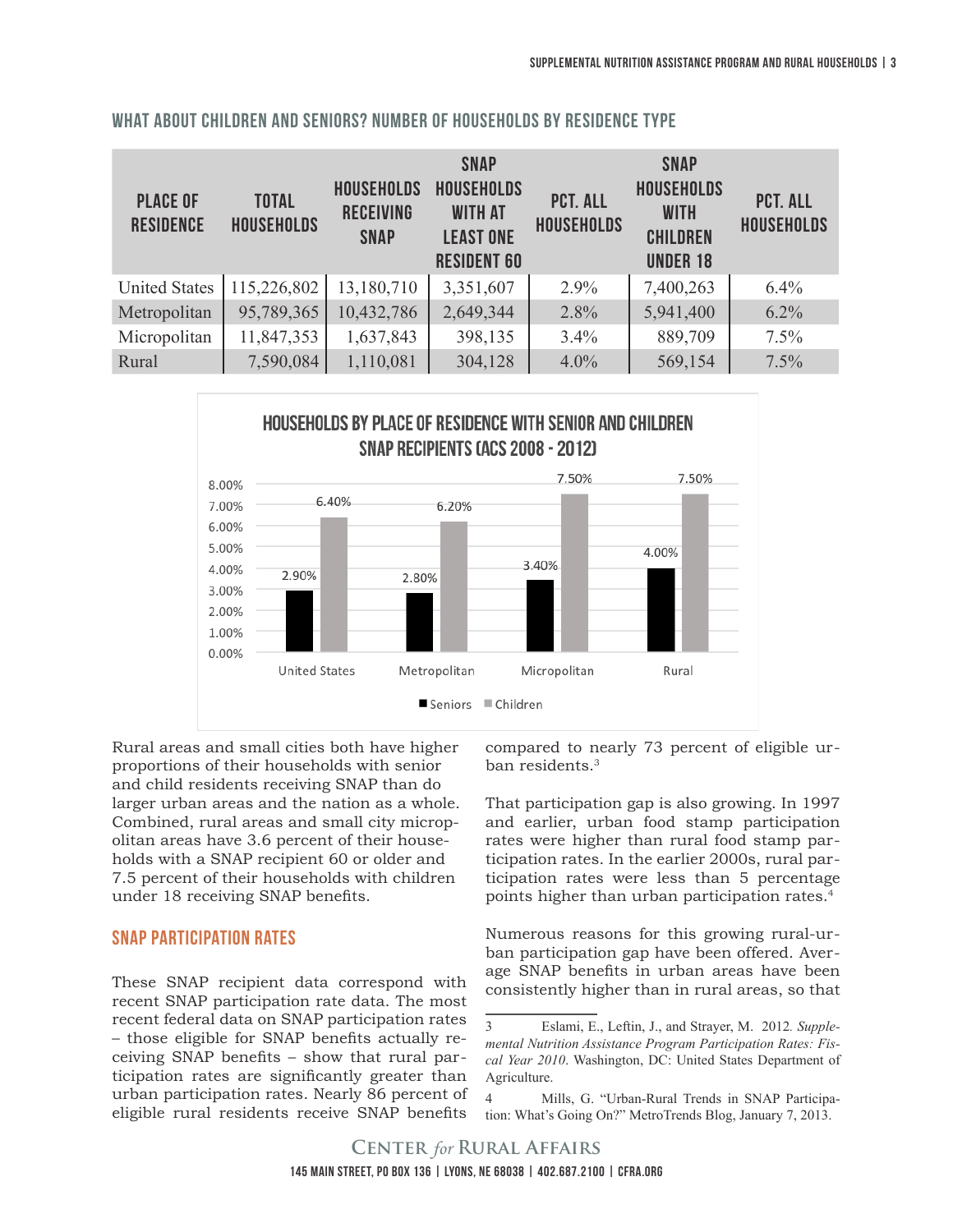would not account for any difference in participation rates. Access to SNAP benefits have been made easier for eligible rural residents – there are now more options to apply for benefits than in-person visits often quite distant from one's residence. That likely contributes to a participation gap.

The combination of a change in the makeup of the urban poor to a larger share of Hispanic households and research showing lower rates of SNAP participation among Hispanic households are offered as contributing factors to a rural-urban SNAP participation rate gap. Yet that fails to recognize the large and growing Latino population in many rural areas of the nation.5

Ultimately, the rural-urban SNAP participation rate gap is a reflection on the rural economy in recent years. Rural areas of the nation have generally lower incomes than do urban areas, and rural areas also generally have higher poverty levels. These economic facts and the effects of the Great Recession made more rural people more reliant on programs such as SNAP, particularly, as the data outlined above show, those households with older and younger vulnerable members.

## Previous Findings on Rural Use of SNAP Benefits

5 Id.

The findings outlined herein correspond with other recent findings of rural usage of SNAP. 2001 data (a different data source than employed in this report) found that 7.5 percent of rural residents received food stamps compared to 4.8 percent of urban residents.<sup>6</sup>

A 2013 report (using the same data source as used in this report) examined household use of SNAP by location for the 2007-2011 period. For the three years of data in this period (2007, 2010, and 2011), rural and central city households had comparable SNAP usage. In 2007, 10.6 percent of rural households received SNAP benefits, compared to 9.8 percent of central city urban households. In both 2010

and 2011, a slightly greater number of central city urban households than rural households received SNAP benefits.<sup>7</sup>

Despite differences in data used, years examined, and specific locations analyzed, the results of this report and previous reports are similar: the SNAP program has become, in many respects a "rural program" as rural areas often contain the highest usage of food stamps/SNAP benefit recipients.

#### **IMPLICATIONS**

The data outlined herein show that SNAP is a necessary facet of everyday life for many rural families and households, especially those where seniors and children reside. One in nine (11.5 percent) rural households contain a SNAP recipient that is either 60 years old or older or a child under 18.

An interesting aspect of these data is that SNAP is a "rural program." The stereotype of SNAP – as a type of social welfare program – as an urban, minority program is contrary to recent data. SNAP is a critical program to address food insecurity in rural America and to combat rural hunger. SNAP is crucial for lower-income rural families, of which there are generally more than other geographies in the nation.8 Any changes in SNAP and SNAP funding are likely to disproportionately affect rural families and rural communities.

It is thus incumbent on rural people and policymakers who represent rural areas to realize the importance of SNAP to rural people and rural communities. It is particularly important for rural people and rural policymakers to recognize certain rural households – those with seniors and children – desperately rely on SNAP benefits to make ends meet.

<sup>6</sup> Smith, K. and Slant, P. 2005. *Rural America Depends on Food Stamp Program to Make Ends Meet*. Durham, NH: University of New Hampshire, Carsey Institute.

In 2010, this report found that 1.6 percent of rural households and 14.8 percent of urban central city households received SNAP benefits; in 2011, 1.6 percent of rural households and 16.0 percent of central city households received SNAP benefits. Carson, J. and Meub, W. 2013. *Recent Data Show Continued Growth in Supplemental Nutrition Assistance Program Use*. Durham, NH: University of New Hampshire, Carsey Institute.

<sup>8</sup> See, for example, Bailey, J. and Preston, K. 2012*. Poverty on the Great Plains*. Lyons, NE: Center for Rural Affairs.